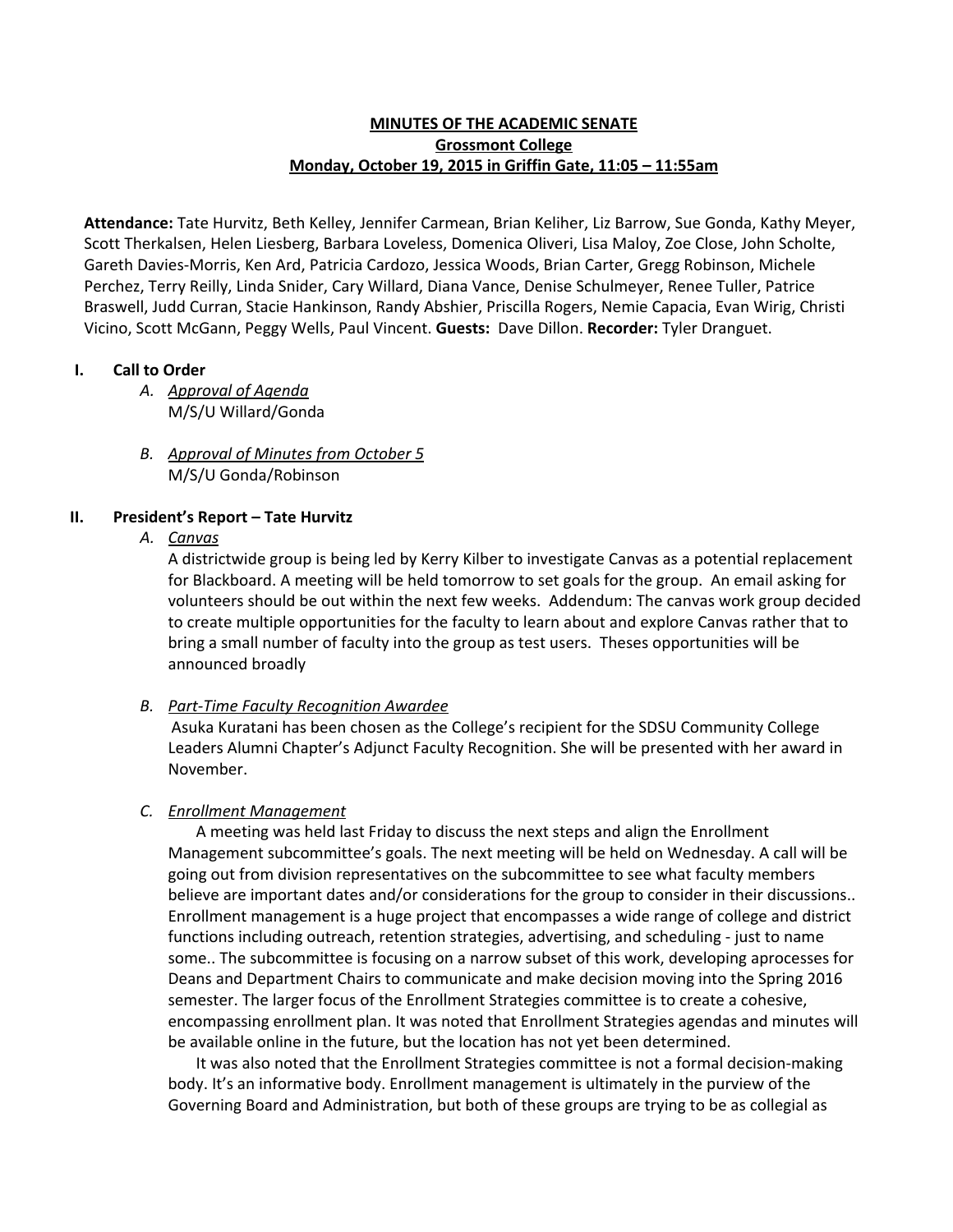possible with the process. The process, as a result, does not rest in the hands of a single group or person.

### *D. Student Success and Equity Library*

Lida Rafia is currently working to fulfill the promise made in last year's equity plan to create a library full of interesting and educational texts that pertain to areas such as social justice, equity, and multicultural education.. If you have suggestions of books to add to this collection, please send them to Lida. A donation of M2C3 Best Practices handbooks are also being made to the library thanks to a grant secured by Patricia Cardozo.

### *E. Distance Education Faculty/Staff Resource Page*

Chris Rodgers is working on new resource pages for faculty and students who are involved in online learning. As a part of the process, Chris is looking for faculty input about what resources and information should be added. Suggestions may be sent to Chris or Janet Gelb.

#### *F. Course Descriptions on Web Advisor*

Cliff addressed the absence of course descriptions on Web Advisor in TTLC's most recent meeting. It was agreed that Cliff's original plan to add course descriptions to Web Advisor could and should move forward as he presented it. It is on the agenda for the District Coordinated Educational Council (DCEC).

#### *G. Sabbatical Leave Deadline*

The deadline to submit Sabbatical Leave applications is Tuesday, November 2 at 5:00pm. Applicants are required to submit both an electronic copy to the Academic Senate President and a hardcopy to the Academic Senate mailbox on or before this day.

### *H. Fall Plenary*

By the end of the week, it is the Academic President's intention to have reviewed the upcoming ASCCC resolutions being presented at the Fall Plenary. After review, he intends to forward some pertinent resolutions to pontentially interested individuals.

It was also noted at the meeting that interested faculty members who would like to participate in upcoming ASCCC Plenaries should contact Rochelle Weiser in Professional Development for more information. Professional Development scholarships are available for eligible faculty to attend conferences each year.

#### *I. Spring Unit Max*

A new process has been put into place for students to receive apporval for unit overload during the Spring semester. Students enrolled in Intersession units can now petition for overload beginning on their first day of Spring Enrollment instead of the first day of Spring classes. Students who are enrolled in Intersession, but would also like to take maximum units in Spring (18) should go to Counseling and obtain a "pink card."

Another topic of discussion was how to notify students about this new change. A Grad Guru push notification was suggested, as well as the possibility of having Admissions & Records send out an email to all students enrolled in Intersession. Adding this notification to other pre-existing emails such as the Spring Registration time email was also suggested, along with the idea that students should receive a notification of some kind that their intersession courses affect their Spring enrollment as soon as the student registers for the Intersession course(s).